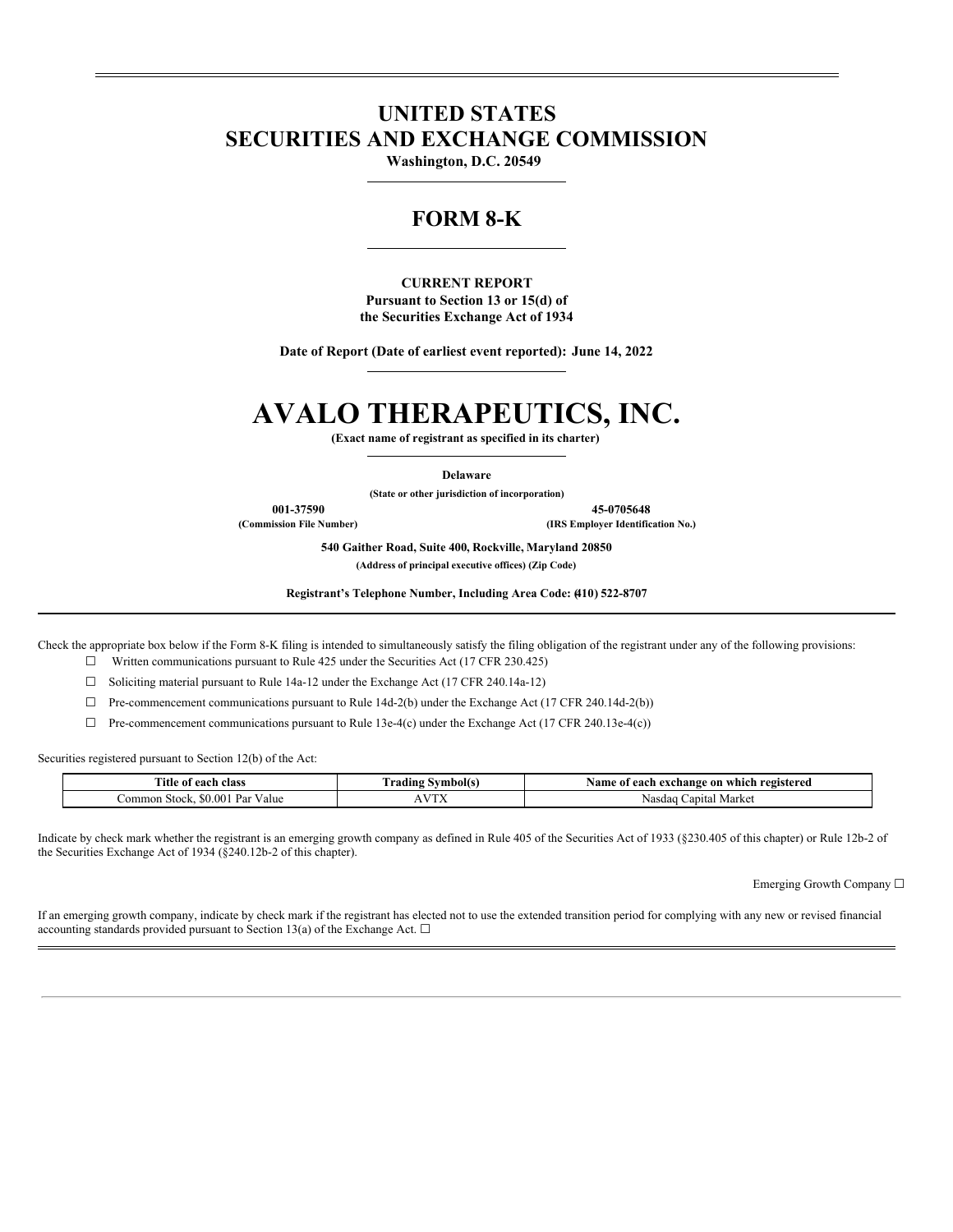#### **Item 5.07 Submission of Matters to a Vote of Security Holders.**

The Company held its 2022 Annual Meeting on June 14, 2022. In connection with the Annual Meeting, there were 112,794,203 shares outstanding as of the record date, which was April 20, 2022, of which 84,071,131 shares, or approximately 74.53%, were present or represented by proxy. At the Annual Meeting, stockholders voted on the following items:

#### **Proposal 1: Election of Directors**

By the vote reflected below, the Company's stockholders elected each of the following individuals to the Board to hold office until the 2023 Annual Meeting and until their respective successors are elected and qualified.

| Name                        | For        | Withheld  | <b>Broker Non-Votes</b> |
|-----------------------------|------------|-----------|-------------------------|
| Steven Boyd                 | 68,399,932 | 2,848,966 | __                      |
| June Almenoff, M.D., Ph.D.  | 63,063,363 | 8,185,535 |                         |
| Mitchell Chan               | 68,537,941 | 2,710,957 |                         |
| Gilla Kaplan, Ph.D.         | 68,510,640 | 2,738,258 |                         |
| Keith Maher, M.D.           | 68,520,255 | 2,728,643 |                         |
| Garry Neil, M.D.            | 67,093,097 | 4,155,801 |                         |
| Magnus Persson, M.D., Ph.D. | 66,987,263 | 4,261,635 |                         |

#### **Proposal 2: Approval of an Amendment to our Certificate of Incorporation to Effect a Reverse Stock Split**

The Company's stockholders approved the proposal to amend our Certificate of Incorporation to effect a reverse stock split of the Company's common stock at a ratio of between 1-for-5 and 1-for-20 as determined by our Board. This proposal was approved by the votes indicated below:

| For                    | oainst<br>. <del>.</del><br>- - |         | ⁄ otes<br>lon-<br>. .<br><b>AIZAR</b> |
|------------------------|---------------------------------|---------|---------------------------------------|
| .080<br>ה הי<br>$\sim$ | $\bigcap$                       | 906.099 | $\overline{\phantom{a}}$              |

#### **Proposal 3: Approval, on a Nonbinding Advisory Basis, a "Say-on-Pay" Resolution**

The Company's stockholders, on a nonbinding advisory basis, approved the proposal for a "Say-on-Pay" resolution regarding the compensation of our named executive officers. This proposal was approved by the votes indicated below:

| For               | Against      | ⊾bstain      | $\sim$ 1<br>∙ Non-∨otes<br>Broker<br>. |
|-------------------|--------------|--------------|----------------------------------------|
| $-230.263$<br>66. | E2E001<br>ററ | 482.75<br>℩∠ | 0.22.22<br>$\sim$<br>. 04.4.79         |

#### Proposal 4: Approval, on a Nonbinding Advisory Basis, the frequency of future advisory votes on "Say-on-Pay" Resolutions

The Company's stockholders, on a nonbinding advisory basis, approved the proposal of three (3) years for the frequency of future advisory votes on "Say-on-Pay" resolutions regarding the compensation of our named executive officers. This frequency was approved by the votes as indicated below:

| Y ear                | ′ears             | ears | Non-<br>∕ otes<br>Kroker<br>. |
|----------------------|-------------------|------|-------------------------------|
| 20.7<br>$\mathbf{L}$ | 4.282<br>$\Delta$ |      | $\overline{\phantom{a}}$      |

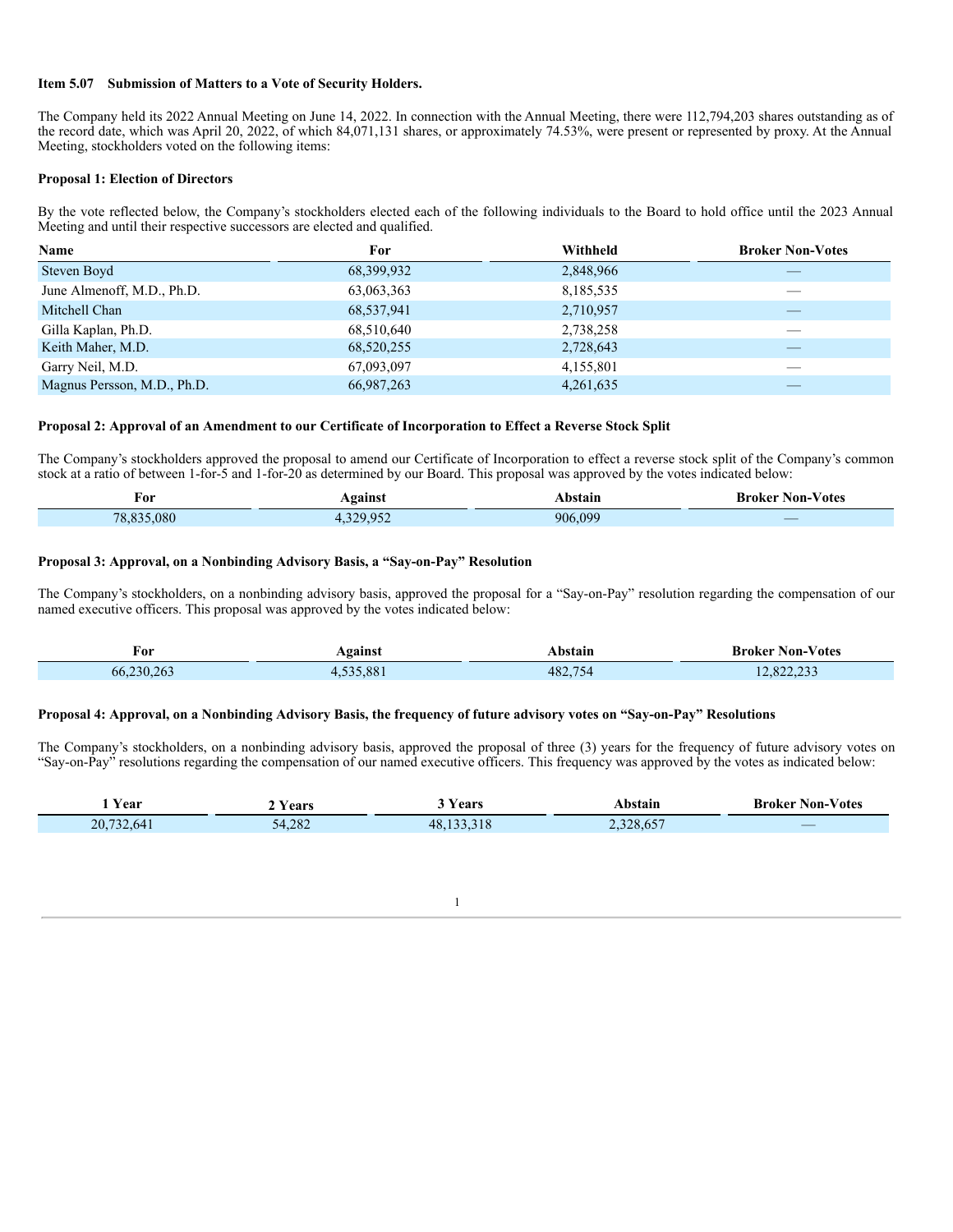## **Proposal 5: Ratification of Appointment of Independent Registered Public Accounting Firm**

The Company's stockholders ratified the appointment of Ernst & Young LLP as the Company's independent registered public accounting firm for the year ending December 31, 2022. This proposal was approved by the votes indicated below:

| For             | aainc   | иш                    | lon<br>'otes<br>A ZAP    |
|-----------------|---------|-----------------------|--------------------------|
| $\Omega$<br>986 | 462.649 | 10 <sup>3</sup><br>ຳາ | $\overline{\phantom{a}}$ |
|                 |         |                       |                          |